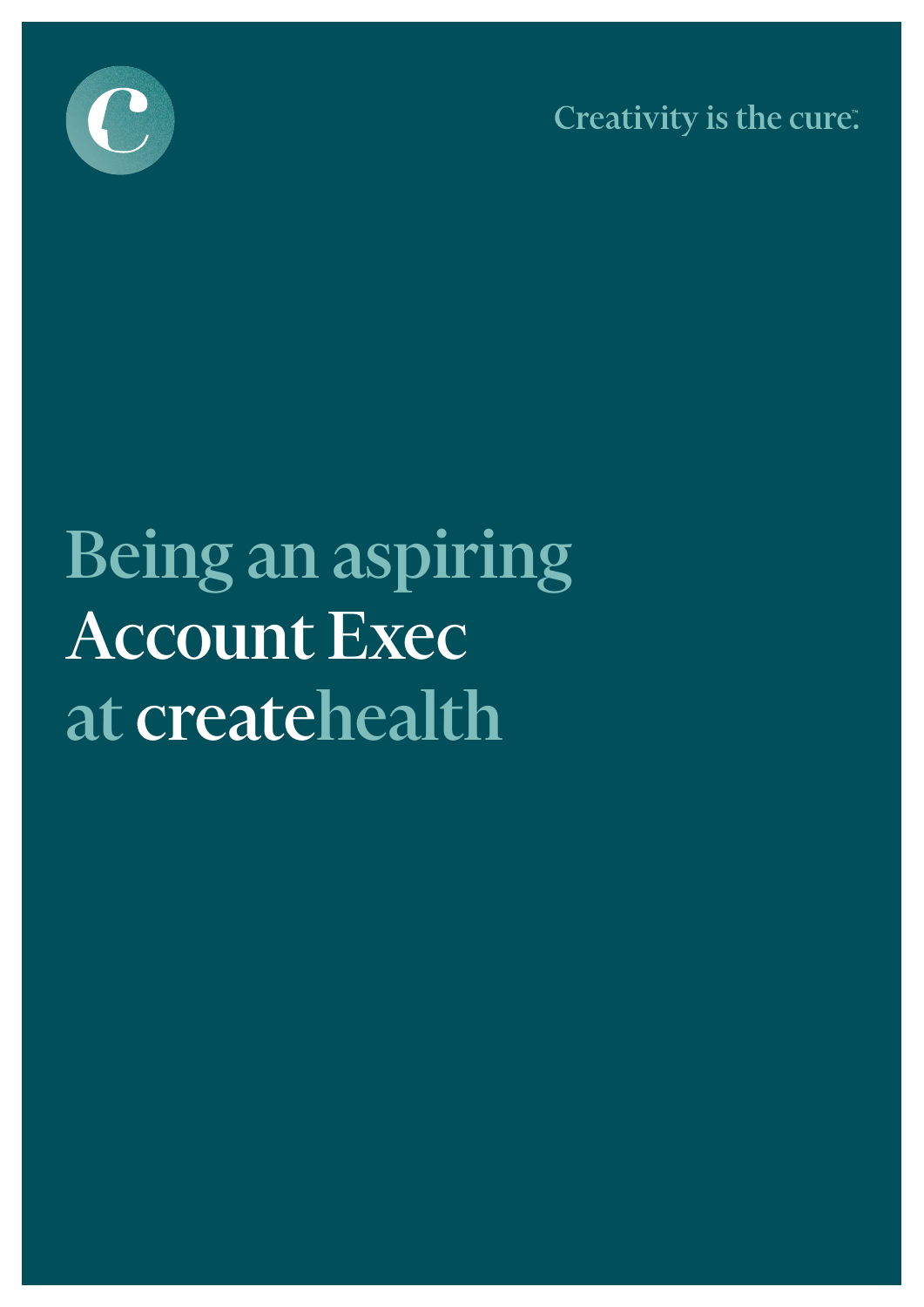

## Job description

| Role:                  | Account Exec           |
|------------------------|------------------------|
| <b>Reporting to:</b>   | Senior Account Manager |
| <b>Direct reports:</b> | None                   |
| Location:              | Bristol, UK            |

#### **The company: Injecting a dose of creativity into healthcare communications**

If you like to make things better, you've come to the right place.

We're Create Health, a proudly independent, agile Med Comms and Advertising agency dedicated to bringing much-needed creativity to healthcare marketing.

We believe data and stats have their place, but if you truly want to change hearts and minds you need to *move* people; make them *feel* something.

Our strategic and creative thinking has the power to do this.

We invest time in creating the truly contagious – ideas rooted in empathy and truth, made to motivate and simple in thought, no matter how complex the science.

It's our cause. **Creativity is the cure**™

### **Job purpose:** Develop effective working relationships with client contacts and the wider internal agency teams, to enable the client servicing team to deliver great work smoothly – on time and within budget.

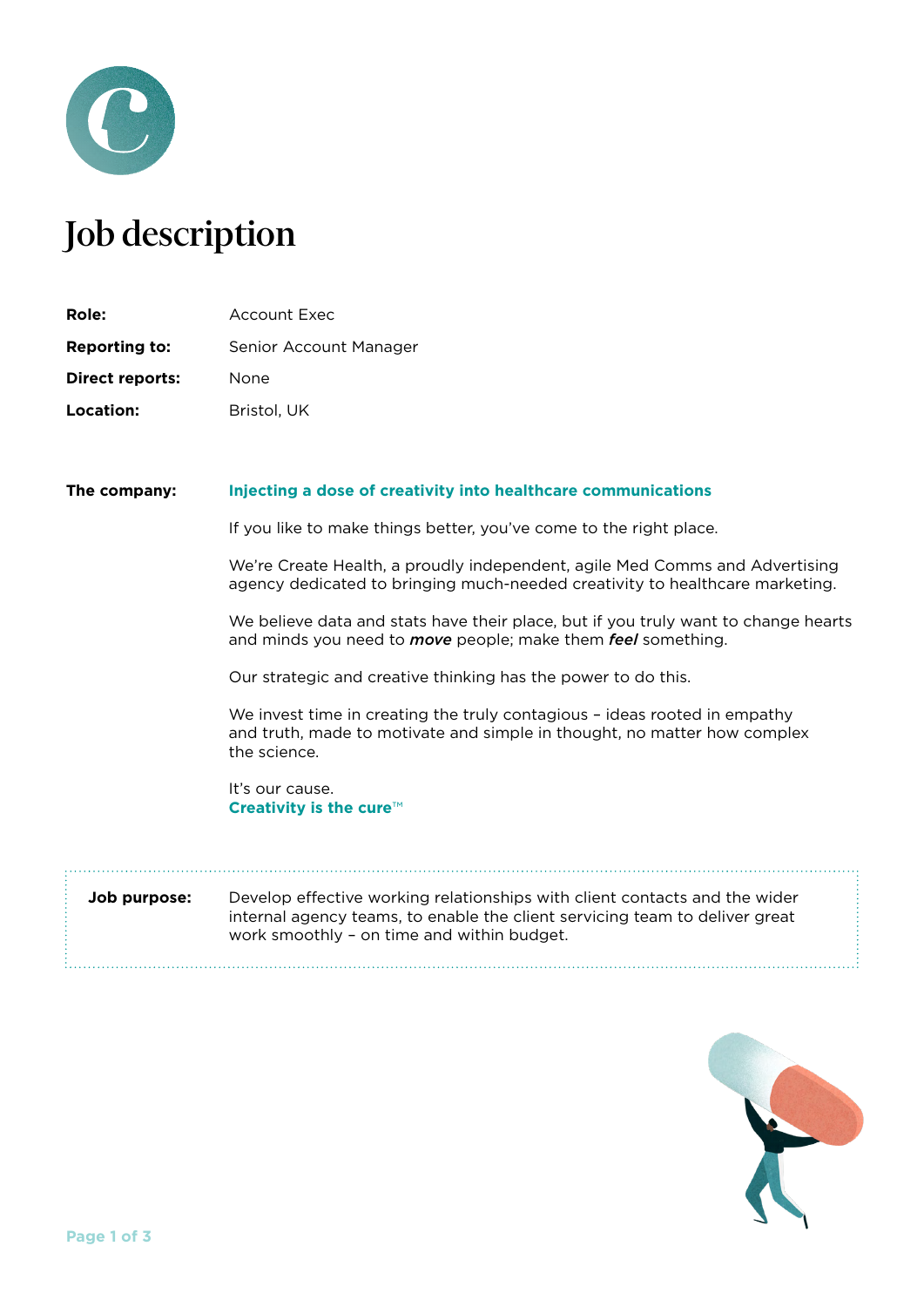

| Job<br>accountabilities:         | . Build good working relationships with client and agency contacts.<br>• Manage the day-to-day administration of the client account, including issuing of<br>invoices, timing plans, estimates and client contact notes. |  |  |
|----------------------------------|--------------------------------------------------------------------------------------------------------------------------------------------------------------------------------------------------------------------------|--|--|
|                                  | • Organise a variety of meetings, including room bookings, catering, technology,<br>transport and personnel required.                                                                                                    |  |  |
|                                  | • Attend client briefings and gathering relevant data to support the development<br>of communication strategies and creative briefs in response.                                                                         |  |  |
|                                  | • Prepare materials for presenting and selling creative work.                                                                                                                                                            |  |  |
|                                  | • Support the development of creative work by documenting client feedback and<br>attending creative review meetings.                                                                                                     |  |  |
|                                  | • Monitor project deadlines and budgets, identifying and communicating<br>potential changes that may be required.                                                                                                        |  |  |
|                                  | • Maintain accurate records of meetings, decisions and next actions.                                                                                                                                                     |  |  |
| <b>Measures for</b><br>the role: | • Client satisfaction (measured via client survey) across client servicing,<br>strategic thinking, creative thinking and quality of delivery.                                                                            |  |  |
|                                  | • Client revenue (financial value to Create Health).                                                                                                                                                                     |  |  |
|                                  | • Wider agency team feedback on your attitude and competencies.                                                                                                                                                          |  |  |
| Other                            | • Occasional travel is required.                                                                                                                                                                                         |  |  |
| information:                     | • Usual place of work is Bristol.                                                                                                                                                                                        |  |  |
|                                  | • Client requirements and their locations mean working hours vary<br>week to week within the norms of what is expected working within                                                                                    |  |  |

a marketing agency.